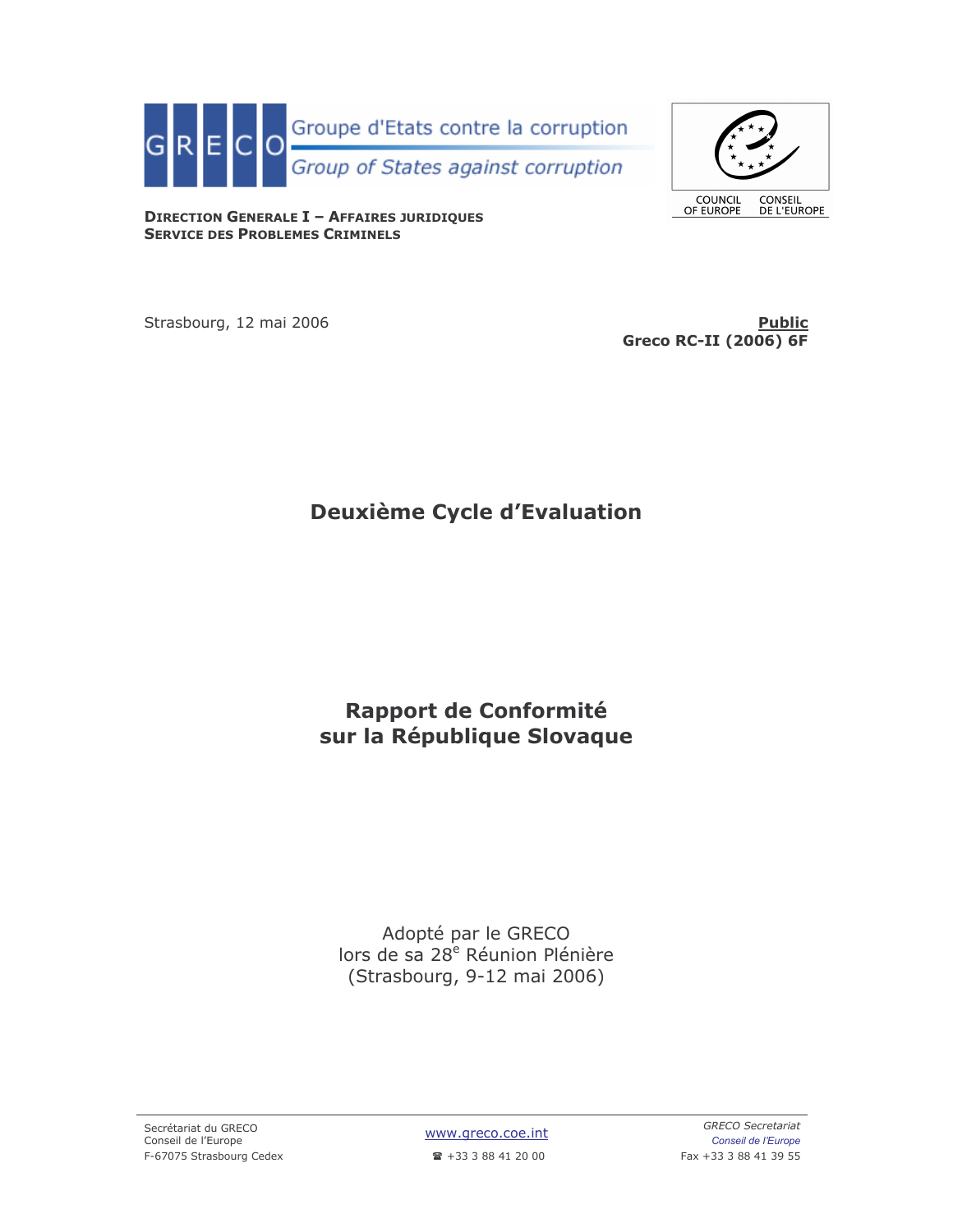#### $\mathbf{L}$ **INTRODUCTION**

- $1.$ Le GRECO a adopté le Rapport d'Evaluation du Deuxième Cycle sur la République Slovaque lors de sa 17<sup>e</sup> réunion plénière (22-25 mars 2004). Ce rapport (Greco Eval II Rep (2003) 2F) a été rendu public par le GRECO le 1<sup>er</sup> avril 2004, suite à l'autorisation des autorités slovaques.
- $2.$ Conformément à l'article 30.2 du règlement intérieur du GRECO, les autorités slovaques ont soumis, le 29 mars 2006, leur rapport de situation (rapport RS) sur les mesures prises pour mettre en œuvre les recommandations.
- $3.$ Lors de sa 26<sup>e</sup> réunion plénière (5-9 décembre 2005), le GRECO a, conformément à l'article 31.1 de son règlement intérieur, chargé la République Tchèque et les Pays-Bas de désigner des rapporteurs pour la procédure de conformité. Ont été désignés M. Jan VIDRNA au titre de la République Tchèque et Mme Anne-Marie SMITS au titre des Pays-Bas. Le Secrétariat du GRECO a assisté les rapporteurs pour rédiger le rapport de conformité (rapport RC).
- $4.$ Le Rapport RC a pour objet d'évaluer les mesures prises par les autorités slovaques en vue de se conformer aux recommandations du Rapport d'Evaluation.

#### Ш. **ANALYSE**

5. Il est rappelé que, dans son Rapport d'Evaluation, le GRECO a adressé 17 recommandations à la République Slovaque. La conformité avec ces recommandations est examinée ci-après.

## Recommandation i.

- 6. Le GRECO avait recommandé de mettre au point des directives et de fournir une formation appropriée à la police, aux enquêteurs et aux procureurs sur la façon de dépister les actifs d'auteurs d'infractions et d'utiliser l'ensemble des moyens disponibles pour identifier, saisir et geler les produits de la corruption.
- $7<sup>1</sup>$ Les autorités slovaques ont indiqué que les directives n'étant pas contraignantes en droit slovaque. il a été décidé d'aborder les problèmes en matière de saisie, gel et confiscation des produits de la corruption, entre autres, par une modification du Code pénal et du Code de procédure pénale. Le nouveau Code pénal (Loi n° 300/2005) et le nouveau Code de procédure pénale (Loi n° 301/2005) sont entrés en vigueur au 1<sup>er</sup> janvier 2006. Tous les officiers de police chargés des enquêtes pénales, de même que les procureurs et les juges, ont été formés aux aspects du droit pénal procédural et matériel liés à la nouvelle législation. Le 1<sup>er</sup> septembre 2005 est aussi entrée en vigueur une loi sur la justification de l'origine des biens qui instaure une procédure d'enquête sur les produits présumés du crime. Cette loi a cependant été déclarée contraire à la Constitution par la Cour constitutionnelle en octobre 2005. Les autorités slovaques ont par ailleurs fait état de la création, en 2004, d'un département chargé d'enquêter sur l'existence possible de produits du crime (et de conduire les enquêtes financières) au sein du service des renseignements de la police financière. Ce département, dont les effectifs sont de six personnes, enquête sur l'éventuelle origine criminelle des biens. Son mandat a été élargi en 2006.
- 8. Le GRECO prend note des informations fournies par les autorités slovagues. Il se félicite de l'adoption d'un nouveau Code pénal et d'un nouveau Code de procédure pénale et de ce qu'une formation à ces nouveaux codes ait été dispensée aux procureurs, à la police et aux juges. Le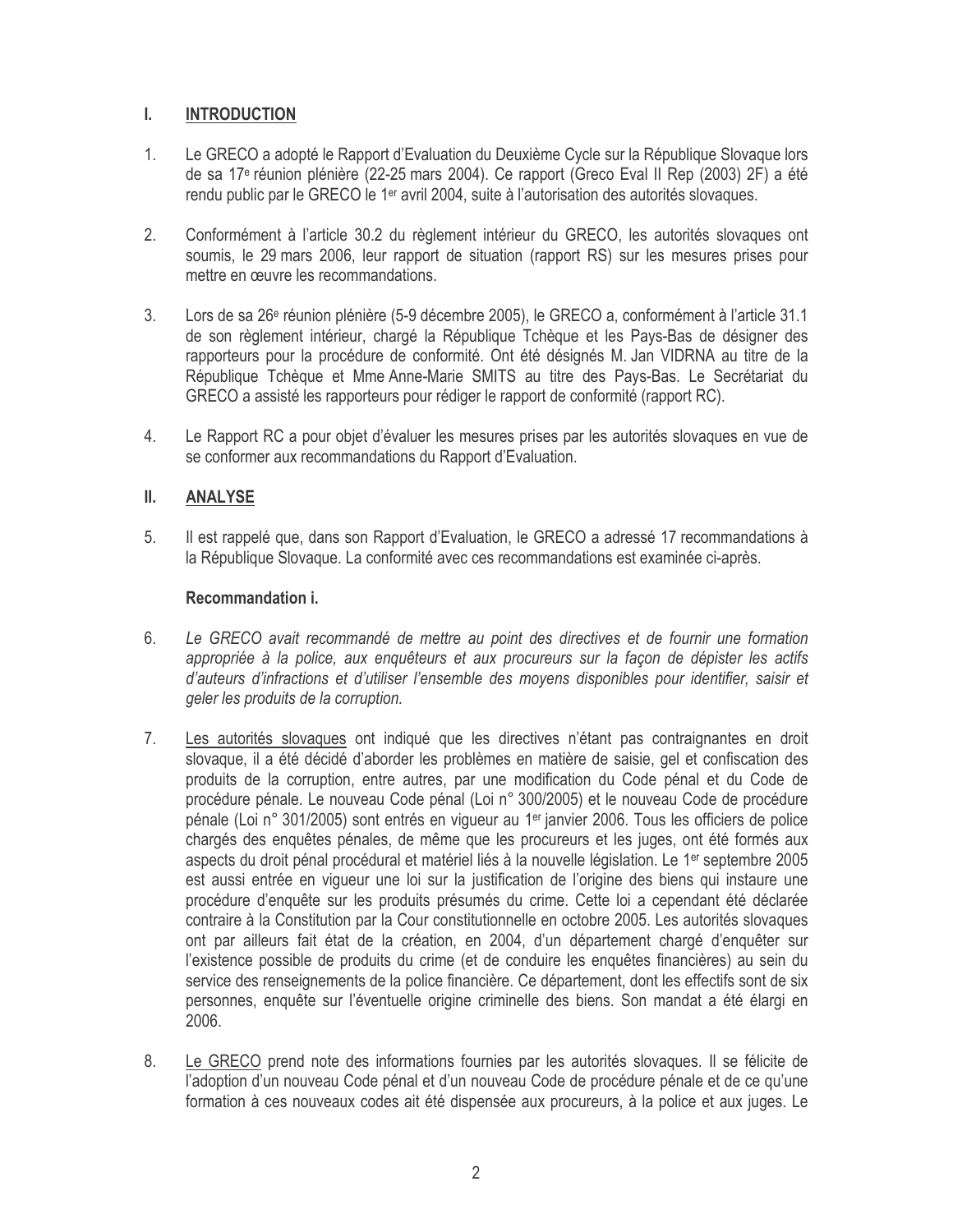GRECO rappelle que l'une de ses préoccupations, comme indiqué dans le Rapport d'Evaluation du Deuxième Cycle, était que tous les enquêteurs et procureurs chargés des infractions financières n'avaient pas l'expertise spécialisée nécessaire pour dépister les actifs d'auteurs d'infractions et pour enquêter et engager des poursuites avec succès dans des affaires complexes d'infractions financières. C'est pourquoi le GRECO estimait qu'il serait utile d'assurer une formation sur l'application des dispositions légales pertinentes et une assistance pratique (sous forme de directives et de formation) sur la façon de dépister les actifs d'auteurs d'infractions. Les autorités slovaques ont indiqué que la police, les enquêteurs et les procureurs avaient reçu une formation concernant les (nouvelles) dispositions légales du Code pénal et du Code de procédure pénale, et il apparaît également que la police financière se chargera de la plupart des enquêtes financières (portant à la fois sur les infractions financières et sur l'existence possible de produits du crime). Néanmoins, le GRECO ne peut, sans informations complémentaires, évaluer dans quelle mesure cela rend inutile le besoin d'assurer par ailleurs une assistance pratique à d'autres enquêteurs, à la police et aux procureurs.

#### 9. Le GRECO conclut que la recommandation i a été partiellement mise en œuvre.

### Recommandation ii.

- Le GRECO avait recommandé de mettre au point des directives et former les procureurs afin  $10.$ qu'ils exigent, en tant que mesure standard ou sanction, en cas de mise en accusation pour corruption, le cas échéant, la confiscation d'actifs acquis de façon illicite (ou leur valeur correspondante), ou la confiscation de ces actifs en rapport avec une condamnation ou, lorsque l'affaire le permet, sans condamnation. Les autorités slovaques pourraient également envisager de renverser la charge de la preuve en rapport avec une condamnation, afin d'aider le tribunal à identifier les produits du crime pouvant être confisqués dans les cas appropriés.
- $11.$ Les autorités slovaques ont indiqué, comme pour la recommandation i, que les directives ne sont pas contraignantes en droit slovaque. Les dispositions légales relatives à la confiscation des instruments et des produits de la corruption étant rarement utilisées dans la pratique, il a été décidé, pour résoudre ce problème, de modifier le Code pénal et le Code de procédure pénale. Le nouveau Code pénal (Loi n° 300/2005) et le nouveau Code de procédure pénale (Loi n° 301/2005) sont entrés en vigueur au 1<sup>er</sup> janvier 2006. La nouvelle section 60 du Code de procédure pénale dispose que la confiscation des « objets » qui représentent des instruments d'infraction ou des produits du crime est obligatoire. De plus, dans le cadre de l'adoption du nouveau Code pénal et du nouveau Code de procédure pénale, une formation a aussi été fournie à tous les procureurs. Concernant la seconde partie de la recommandation, les autorités slovagues ont signalé que le gouvernement a soumis un projet de loi sur la justification de l'origine des biens qui prévoit des dispositions visant à renverser la charge de la preuve dans les cas appropriés. Cette loi est entrée en vigueur le 1<sup>er</sup> septembre 2005, mais a été déclarée contraire à la Constitution par la Cour constitutionnelle un mois plus tard à la suite de recours déposés par des députés.
- $12.$ Le GRECO prend note des informations fournies par les autorités slovagues. Concernant la première partie de la recommandation, le GRECO rappelle qu'il a fait observer, dans son Rapport d'Evaluation du Deuxième Cycle, que la confiscation des instruments et des produits de la corruption était rarement appliquée en pratique en partie en raison de la nature discrétionnaire des dispositions y afférentes, mais également en raison de la longueur et de la complexité de la procédure. Le GRECO a par conséquent estimé qu'il faudrait mettre au point des directives en vue d'introduire une dimension plus contraignante dans la procédure et de demander aux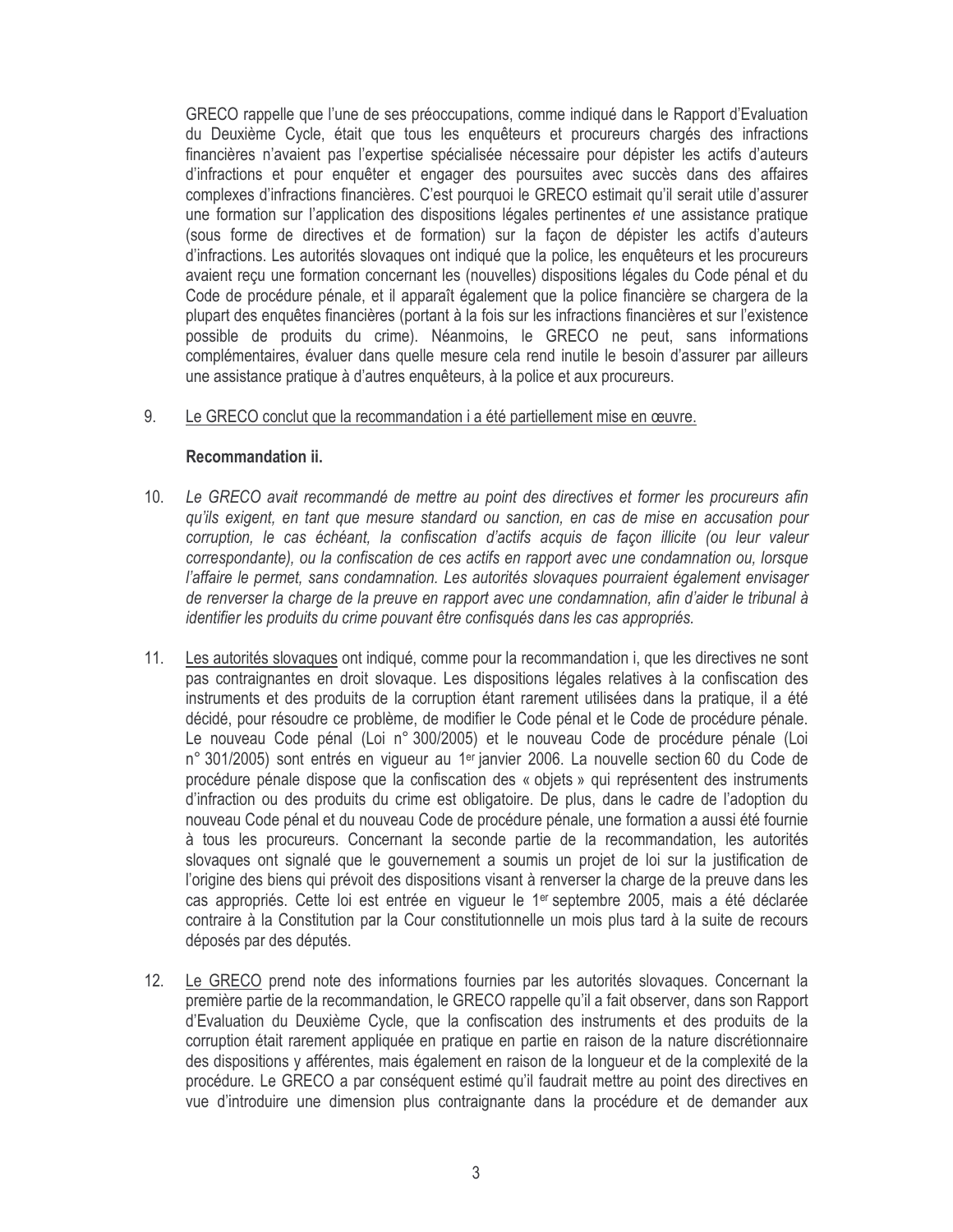procureurs d'exiger systématiquement la confiscation des actifs dans des affaires de corruption. Dans la mesure où la confiscation des « objets » qui représentent des instruments d'infraction ou des produits du crime est désormais obligatoire, des directives en la matière ne sont plus nécessaires. S'agissant de la seconde partie de la recommandation, le GRECO se félicite des efforts déployés par les autorités slovaques pour modifier les dispositions relatives à la charge de la preuve en ce qui concerne les produits du crime.

#### $13.$ Le GRECO conclut que la recommandation ii a été traitée de façon satisfaisante.

## Recommandation iii.

- Le GRECO avait recommandé de former les juges afin de renforcer leur expertise pour qu'ils 14. imposent la confiscation (« forfeiture » et rattachement), le cas échéant, lorsqu'il est prouvé que les instruments ou les produits ont été obtenus par corruption.
- Les autorités slovagues ont signalé qu'outre la formation qui a été fournie à tous les juges à  $15.$ l'occasion de l'adoption du nouveau Code pénal et du nouveau Code de procédure pénale, plusieurs séminaires portant sur la coopération judiciaire en matière pénale se sont tenus en 2004 et 2005. Le ministère de la Justice a notamment organisé les séminaires suivants : le gel des produits du crime (15-16 mars 2004); le mandat d'arrêt européen (29-30 avril 2004); coopération judiciaire en matière pénale et questions relatives au droit commercial (29-30 avril 2004) ; application de la législation européenne (7-9 juin 2004) ; coopération judiciaire en matière pénale (18-19 octobre 2004).
- $16.$ Le GRECO prend note des informations fournies. Il relève que les séminaires mentionnés par les autorités slovaques traitent essentiellement de questions liées à la législation européenne ou à la coopération internationale. Les juges ont néanmoins reçu une formation ayant trait à l'application du nouveau Code pénal et du nouveau Code de procédure pénale, ce qui devrait aussi avoir amélioré leur expertise en matière de confiscation.
- $17.$ Le GRECO conclut que la recommandation iii a été traitée de façon satisfaisante.

### Recommandation iv.

- 18. Le GRECO avait recommandé d'adapter la loi pénale de sorte que la confiscation d'un bien puisse être associée à une sanction pécuniaire d'un montant substantiel et que, si la République Slovaque décide de maintenir la confiscation comme sanction, cette condamnation de confiscation soit automatiquement inscrite au casier judiciaire.
- 19. Les autorités slovaques ont signalé que, dans le Rapport d'Evaluation du Deuxième Cycle, il est indiqué que « si les autorités slovaques introduisent la responsabilité pénale des personnes morales, il devrait être possible de combiner la sanction de confiscation avec des sanctions pécuniaires substantielles ». La possibilité de combiner la sanction de confiscation avec des sanctions pécuniaires a été prise en considération dans le cadre de la rédaction du nouveau Code pénal et du nouveau Code de procédure pénale. Néanmoins, après le rejet par le Parlement de la proposition du Gouvernement visant à introduire la responsabilité pénale des personnes morales, il n'a pas été jugé utile de prévoir la possibilité d'associer les deux sanctions concernant les personnes physiques, puisque ces deux sanctions sont de nature pécuniaire. En outre, les autorités slovaques ont signalé qu'une sanction de confiscation entraîne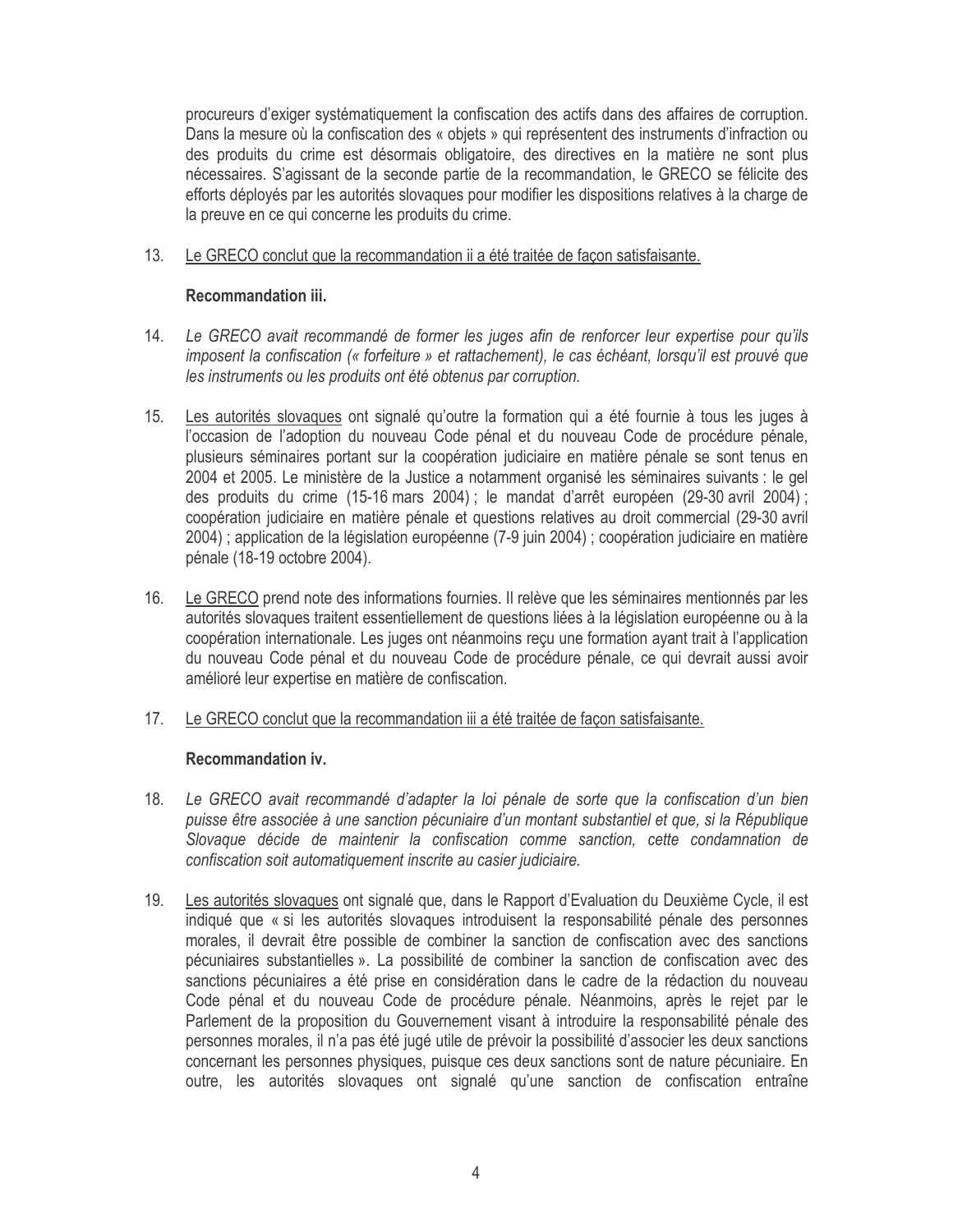obligatoirement un enregistrement au casier judiciaire en ce qui concerne les personnes physiques.

- 20. Le GRECO prend note des informations fournies par les autorités de la République Slovaque. Dès lors que la responsabilité des personnes morales n'a pas été introduite dans le système juridique slovaque, le GRECO comprend l'argument invoqué pour ne pas combiner les deux sanctions.
- $21.$ Le GRECO conclut qu'à la lumière de cette situation particulière, la recommandation iv a été traitée de façon satisfaisante.

### **Recommandation v.**

- $22.$ Le GRECO avait recommandé de revoir le régime des mesures provisoires et de la confiscation afin de garantir la mise en place de toute une série de dispositions aussi précises que celles des Conventions de Strasbourg permettant clairement d'imposer des mesures de confiscation au terme des procédures pénales pour des instruments, produits, ou biens dont la valeur est équivalente à ces produits.
- $23.$ Les autorités slovaques ont indiqué que les dispositions relatives à la saisie et à la confiscation ont été revues lors de l'élaboration du nouveau Code pénal et du nouveau Code de procédure pénale. Le nouveau Code pénal et le nouveau Code de procédure pénale sont entrés en viqueur au 1<sup>er</sup> janvier 2006. Comme indiqué au titre de la recommandation ji, aux termes de l'article 60. paragraphe premier du nouveau Code pénal, la confiscation des produits du crime est désormais obligatoire. L'article 60, paragraphe 2, prévoit en outre que si l'objet auquel il est fait référence au paragraphe 1<sup>er</sup> est inaccessible ou n'est pas identifiable, ou s'il est intégré aux biens de l'auteur de l'infraction ou aux biens d'une autre personne obtenus par des moyens légaux, le tribunal peut imposer la confiscation d'un objet dont la valeur correspond à celle de l'objet visé au paragraphe premier. En vertu du paragraphe 4 du même article, le terme « objet » recouvre également les produits du crime de même que les bénéfices, intérêts ou autres avantages tirés des produits du crime.
- 24. Le GRECO prend note des informations fournies par les autorités slovagues. Il se félicite de ce que les dispositions relatives à la confiscation et à la saisie aient été revues lors de l'élaboration du nouveau Code pénal et des dispositions explicites concernant la confiscation de la valeur et la confiscation obligatoire des instruments et des produits du crime qui figurent maintenant dans le nouveau Code pénal.

#### $25.$ Le GRECO conclut que la recommandation v a été traitée de façon satisfaisante.

### Recommandation vi.

- $26.$ Le GRECO avait recommandé d'établir une définition objective de l'« activité commerciale inhabituelle » afin de garantir que les banques et toutes autres institutions soumises à l'obligation de signalement informent la police financière de toutes les transactions financières suspectes.
- Les autorités slovaques ont indiqué que « les activités commerciales inhabituelles » ont 27. délibérément été définies en termes généraux dans la Loi n° 367/2000. De leur point de vue, en donner une définition plus précise limiterait les possibilités de signalement des opérations financières suspectes ; cela permettrait aussi aux criminels de savoir ce qui est signalé et de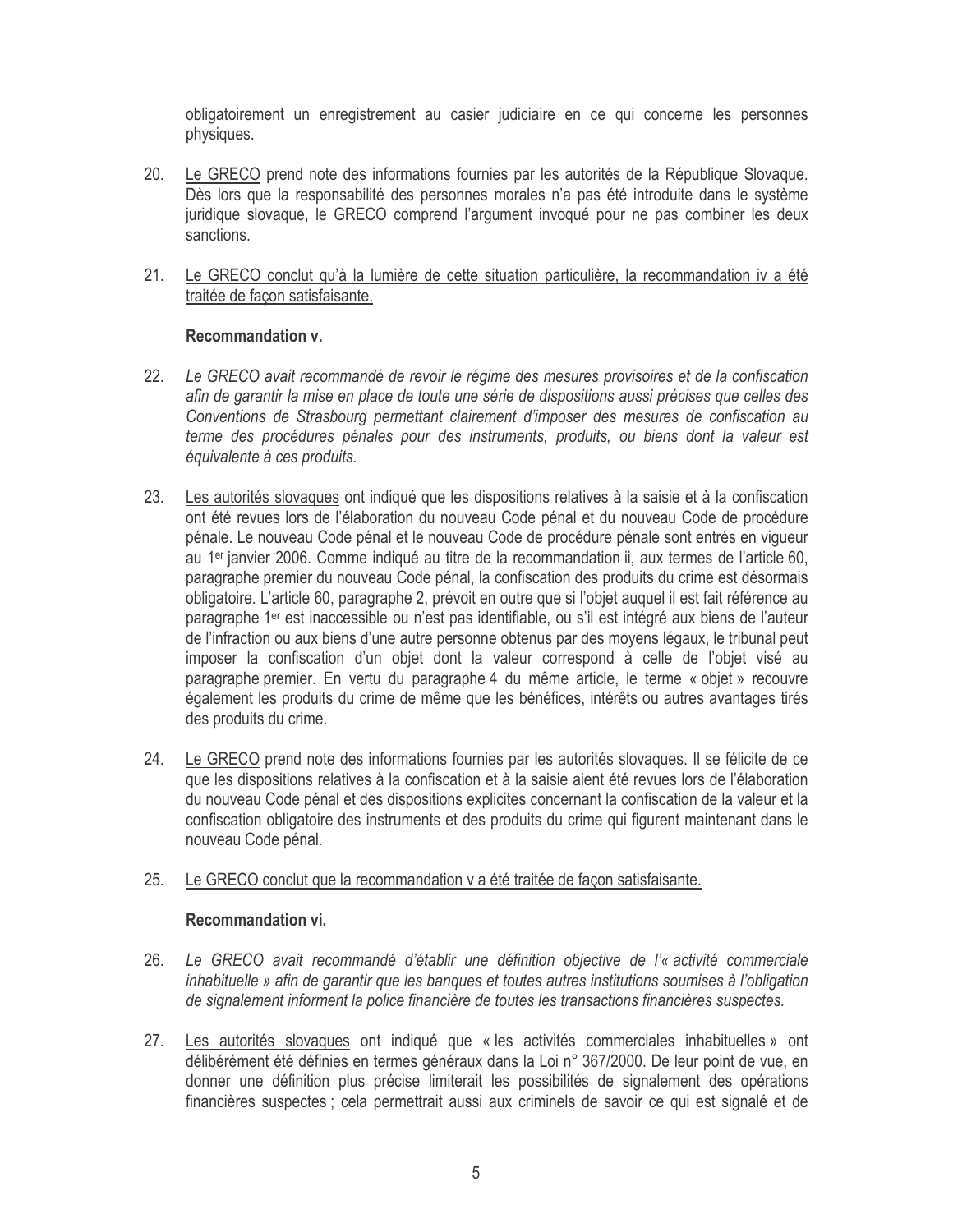trouver les lacunes de la législation, obligeant ainsi à apporter de fréquentes modifications à la loi. Au lieu de modifier ou compléter la définition de l'« activité commerciale inhabituelle » fournie par la loi, une plus grande attention aurait donc été portée à la formation des « compliance officers » des institutions soumises à l'obligation de signalement. Les autorités slovaques soulignent en outre que le cellule de renseignements financiers a donné à plusieurs reprises à ces institutions et à leur personnel des instructions sur ce qui doit être considéré comme une activité inhabituelle.

- Le GRECO prend note des informations fournies par les autorités slovagues. Il rappelle que la 28. Loi n° 367/2000 définit une activité commerciale inhabituelle comme une action légale ou autre susceptible de permettre le « blanchiment »<sup>1</sup> ou de financer le terrorisme. Le GRECO a considéré que cette définition était plutôt vaque et a exprimé la crainte que cela n'aboutisse à des critères différents en termes de signalement, à la non-divulgation, à la vulnérabilité à la corruption ou encore à l'échec des procédures devant les tribunaux dans les affaires de blanchiment<sup>2</sup>. En dépit de la formation et des instructions qui auraient été fournies, le GRECO estime que ces préoccupations demeurent valables. En l'absence de plus amples informations concernant la fréquence et le type de formation dispensé, et plus particulièrement la nature des instructions données par le service des renseignements financiers (par exemple, sont-elles ou non contraignantes pour les institutions soumises à l'obligation de signalement ?), le GRECO n'est pas en mesure d'évaluer si les autorités slovaques ont suffisamment répondu à ses préoccupations.
- 29. Le GRECO conclut que la recommandation vi a été partiellement mise en œuvre.

### Recommandation vii.

- Le GRECO avait recommandé de poursuivre le programme législatif en ce qui concerne  $30.$ l'organisation, le fonctionnement et les processus décisionnels dans toutes les branches de l'administration publique conformément aux instruments internationaux pertinents sur la corruption en tenant compte de la nécessité de prévenir et de lutter contre la corruption, et enfin développer un système d'appréciation de son effectivité.
- $31.$ Les autorités slovaques ont indiqué que la loi sur les conflits d'intérêt n'a pas été adoptée. Un projet de code de déontologie a en revanche été approuvé. Des modifications ont aussi été apportées à la loi relative à l'Office suprême de contrôle afin d'élargir son mandat pour qu'il contrôle également les collectivités locales.
- Le GRECO rappelle que cette recommandation visait l'adoption de plusieurs nouvelles lois ou 32. d'amendements à des lois existantes - notamment une loi sur les conflits d'intérêts, un amendement à la Loi sur la fonction publique, un nouveau Code de déontologie pour les fonctionnaires, des modifications de la Constitution visant à donner à l'Office suprême de contrôle le mandat de contrôler les collectivités locales, une loi sur la réorganisation des forces de police, ou encore des amendements à la Loi sur le cadastre — qui étaient encore en préparation au moment de l'adoption du Rapport d'Evaluation du Deuxième Cycle. Un système d'appréciation de

<sup>1</sup> Le blanchiment étant défini comme l'utilisation ou l'écoulement de revenus ou de tous autres biens acquis ou soupçonnés d'avoir été acquis par le biais d'une activité illégale ou par la participation à une activité illégale sur le territoire ou en dehors du territoire de la République Slovaque.

<sup>&</sup>lt;sup>2</sup> Paragraphe 32 du Rapport d'Evaluation du Deuxième Cycle. La nécessité de l'établissement de critères objectifs et de seuils de signalement a aussi été exposée dans la partie III du rapport (voir en particulier le paragraphe 75 et la note de bas de page 27).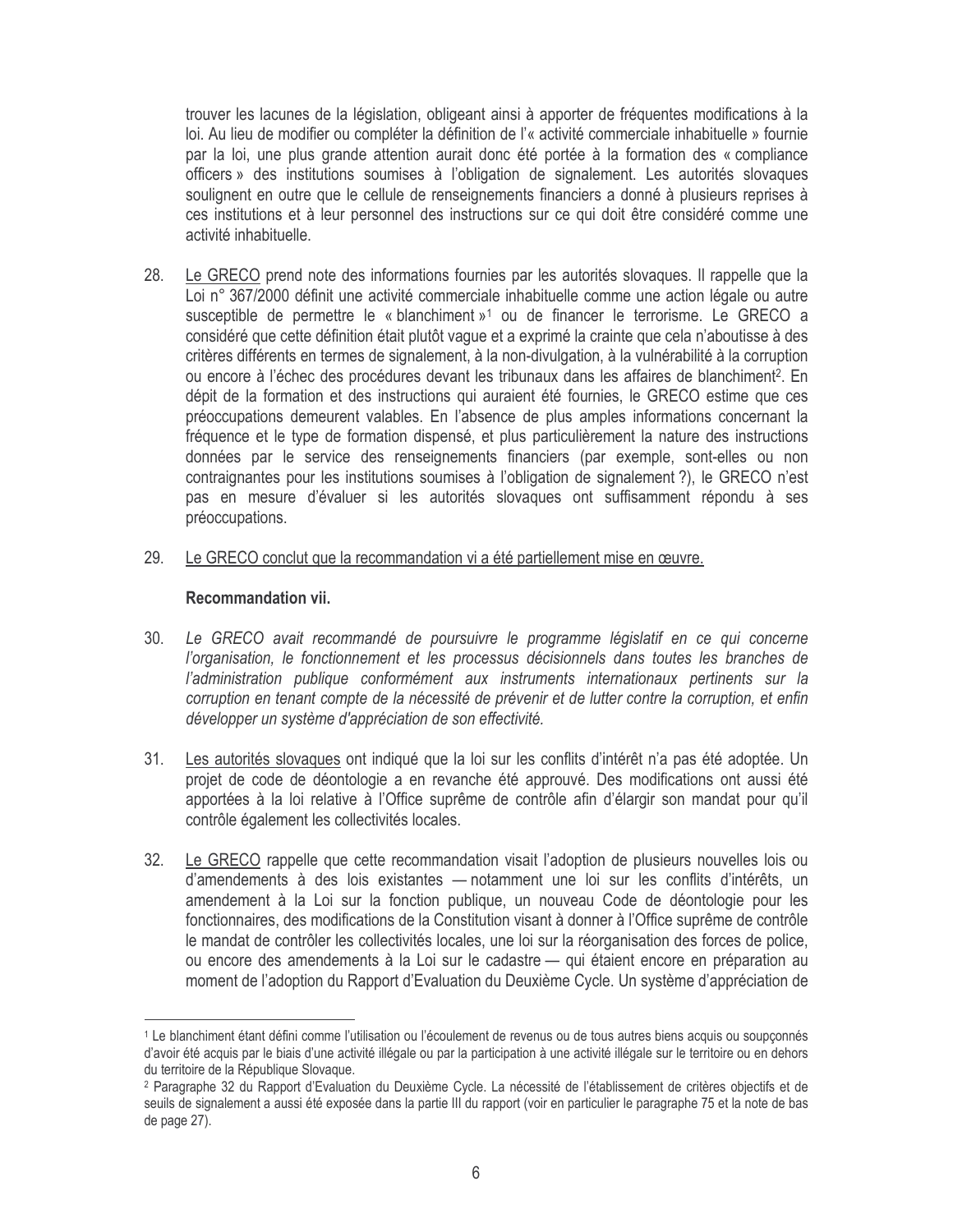l'effectivité de ces nouvelles lois devait en outre être élaboré. Cependant, mis à part les informations susmentionnées relatives à la loi sur les conflits d'intérêts, à la loi sur l'Office suprême de contrôle et au projet de code de déontologie, aucune information n'a été fournie concernant les autres lois importantes pour la prévention et la répression de la corruption qui avaient été mentionnées dans le Rapport d'Evaluation du Deuxième Cycle, ni sur le développement d'un système ou d'un outil permettant d'évaluer leur efficacité (pour prévenir et combattre la corruption).

 $33.$ Le GRECO conclut que la recommandation vii a été partiellement mise en œuvre.

## **Recommandation viii.**

- $34.$ Le GRECO avait recommandé d'évaluer réqulièrement la mise en œuvre des stratégies existantes de lutte contre la corruption et veiller à ce que les conclusions soient largement diffusées, afin de mesurer l'efficacité des stratégies et de mieux sensibiliser l'opinion aux progrès accomplis pour atteindre les objectifs de lutte contre la corruption.
- $35.$ Les autorités slovaques ont indiqué que le Service de lutte contre la corruption, qui a été créé en 2002 au sein de l'Office gouvernemental, a entrepris d'évaluer l'efficacité des lois et des stratégies dans le domaine de la corruption. A cette fin, il procède chaque année à une évaluation de la mise en œuvre du Programme national de lutte contre la corruption. Son rapport est ensuite adopté par le gouvernement et publié sur le site Internet du Bureau du gouvernement<sup>3</sup>.
- $36.$ Le GRECO prend note des informations fournies par les autorités slovaques et conclut que la recommandation viii a été mise en œuvre de manière satisfaisante.

# Recommandation ix.

- $37<sub>1</sub>$ Le GRECO avait recommandé de renforcer et étendre les méthodes de gouvernement électronique déjà en place, particulièrement dans les secteurs de l'administration publique et des collectivités territoriales autonomes considérées comme sensibles à la corruption.
- 38. Les autorités slovagues ont fait état de la mise en place progressive des méthodes de gouvernement électronique dans les secteurs de l'administration publique sensibles à la corruption. En 2005, un nouveau système de délivrance des documents officiels (passeports, permis de conduire et autres autorisations, cartes d'identité, etc.) a été institué. Ce système réduit considérablement les possibilités de manipulation des documents officiels et de corruption dans la délivrance de ces documents. Des mesures analogues ont été adoptées dans le service de santé. A titre d'exemple, il est désormais possible de vérifier électroniquement le montant des honoraires que les médecins demandent à leurs patients pour une prestation de soins médicaux. Suivant la disponibilité des fonds, ce système sera aussi introduit dans d'autres secteurs de la fonction publique, en fonction des besoins.
- 39. Le GRECO prend note des informations fournies et conclut que la recommandation ix a été traitée de facon satisfaisante.

<sup>&</sup>lt;sup>3</sup> Voir http://www.vlada.gov.sk/bojprotikorupcii/dokumenty\_zoznam.php.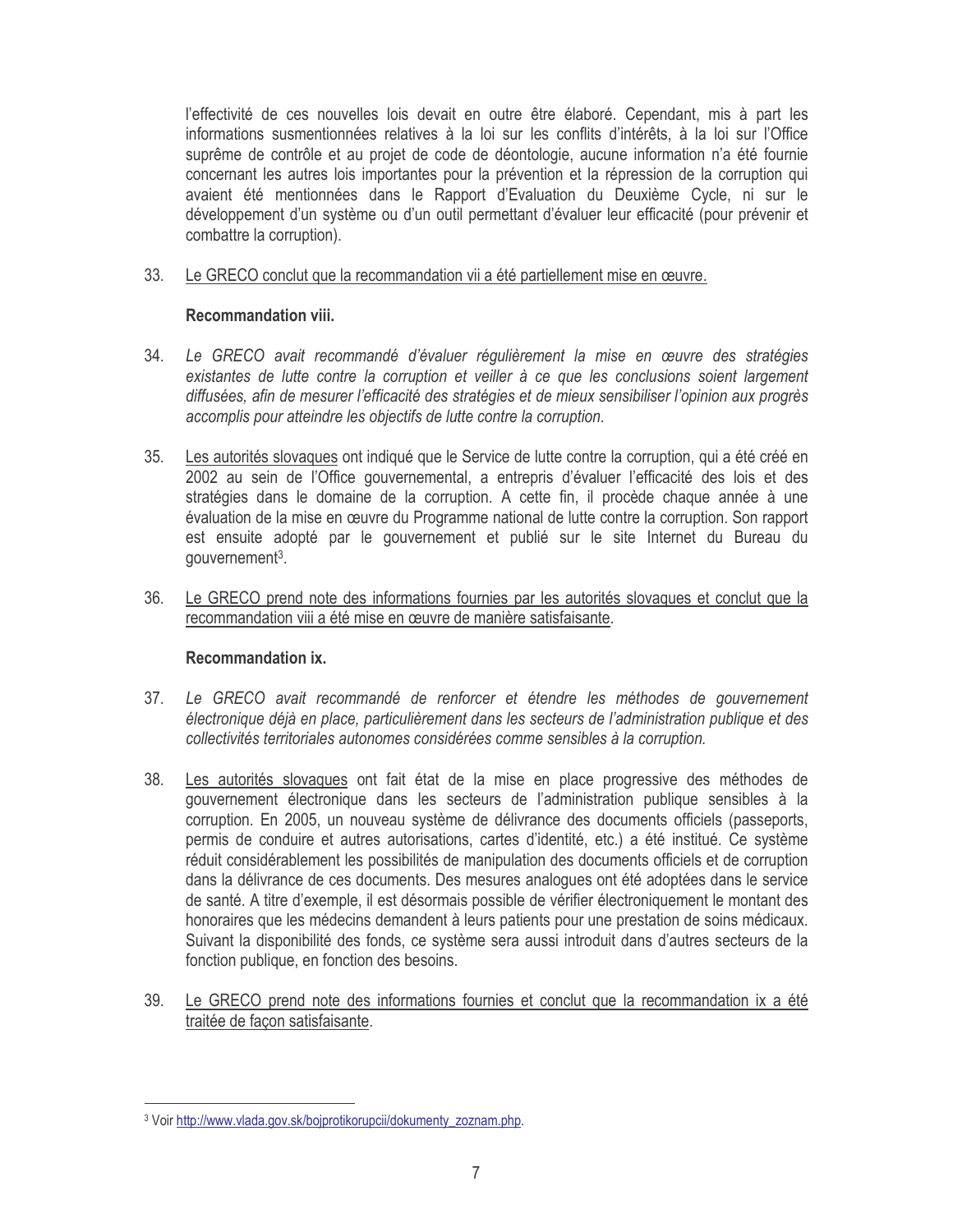# Recommandation x.

- Le GRECO avait recommandé de renforcer les rôles de l'Office suprême de contrôle et du 40. médiateur pour prévenir et combattre la corruption. En outre, l'opinion publique devrait être mieux informée de ceci.
- Les autorités slovaques ont indiqué que la Loi sur le médiateur avait été modifiée par la Loi 41. n° 122/2006, qui est entrée en vigueur le 1<sup>er</sup> avril 2006. En vertu de ces modifications, les pouvoirs publics sont tenus de permettre au médiateur d'exercer les droits qui lui sont conférés au titre du paragraphe premier<sup>4</sup> de l'article 17 de la Loi sur le médiateur, de répondre sans délai à toute demande du médiateur au titre du paragraphe 2, alinéas a) et b)<sup>5</sup> de ce même article, et de donner suite à toute demande formulée au titre du paragraphe 2 alinéas c) à f)<sup>6</sup> dans les vingt jours ouvrables suivant la demande. De nouvelles dispositions ont en outre été introduites dans la loi pour obliger les organismes de contrôle des responsables de la fonction publique à informer le médiateur des mesures prises concernant les questions portées à son attention. Si le médiateur juge par la suite ces mesures insuffisantes, il le communique au Conseil national de la République Slovaque. Enfin, les modifications apportées donnent au médiateur le droit de déposer une motion en vue d'entamer une procédure auprès de la Cour constitutionnelle de la République Slovaque ainsi que d'examiner les dossiers relatifs à des affaires pénales portrant sur des questions de son ressort. Les autorités slovagues ont par ailleurs signalé que l'article 60 de la Constitution a été modifié par la Loi n° 463/2005, entrée en viqueur au 1<sup>er</sup> janvier 2006. Cette modification a élargi le mandat de l'Office suprême de contrôle, qui doit désormais également contrôler l'utilisation des biens, les droits de propriété, les sources financières, les obligations et les requêtes des collectivités locales, les personnes morales dans lesquelles l'Etat ou des collectivités locales ont investi et les personnes morales fondées par des collectivités locales.
- 42. Le GRECO prend note des informations fournies par les autorités slovaques et se félicite des modifications apportées à la Loi sur le médiateur et à la Constitution afin de renforcer les rôles du médiateur et de l'Office suprême de contrôle. Le GRECO n'a toutefois reçu aucune information lui permettant de savoir si les mesures prises à cet égard avaient été portées à l'attention de l'opinion publique ni comment.
- 43. Le GRECO conclut que la recommandation x a été partiellement mise en œuvre.

# Recommandation xi.

44. Le GRECO avait recommandé d'ajouter des dispositions plus précises dans tous les Codes d'éthique (spécialement en ce qui concerne les cadeaux et le pantouflage) et étendre leur domaine d'application afin de couvrir également les agents publics en général. Les municipalités et les unités territoriales supérieures devraient également établir des codes d'éthique pour tous les agents publics et les agents élus des collectivités territoriales. En outre, les autorités slovaques devraient fournir une formation sur la déontologie et les modes de conduite anticorruption à tous les agents publics.

<sup>4</sup> Cette disposition a trait au droit du médiateur de pénétrer dans les locaux, d'exiger la remise des documents pertinents, d'interroger les agents des corps de la fonction publique et de s'entretenir sans témoin avec les personnes détenues.

<sup>&</sup>lt;sup>5</sup> Ces dispositions obligent les pouvoirs publics à fournir au médiateur, à sa demande, tous les renseignements utiles et à l'autoriser à consulter ou emprunter les dossiers concernés.

<sup>&</sup>lt;sup>6</sup> Ces dispositions obligent les pouvoirs publics à soumettre leurs opinions par écrit à la demande du médiateur, à apporter des preuves à sa demande, à appliquer les mesures proposées par le médiateur et à les mettre en œuvre lorsqu'elles relèvent de leur compétence.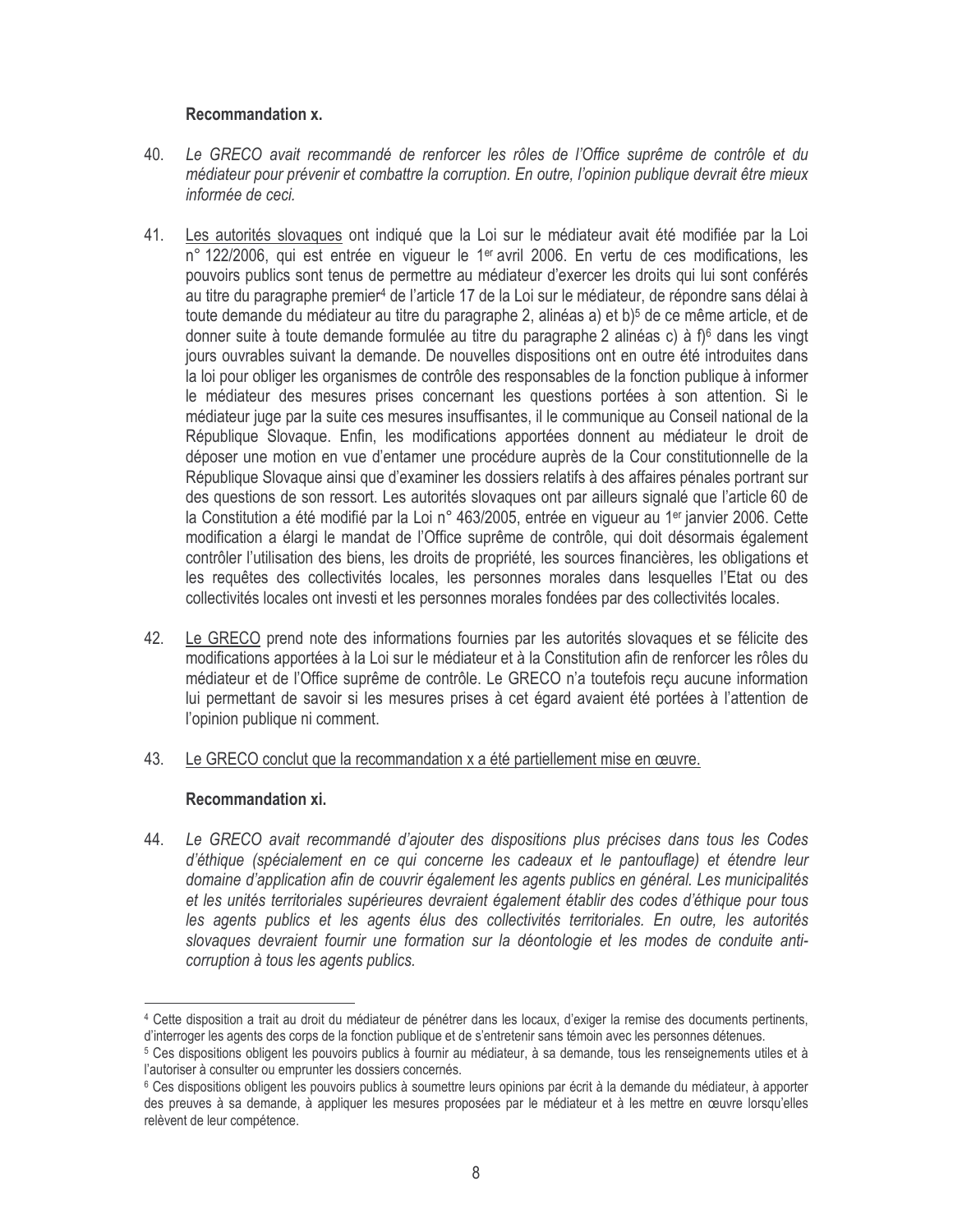- Les autorités slovagues ont indiqué que, de leur point de vue, des codes d'éthique ne sauraient 45. résoudre le problème de la corruption, d'autant que de tels codes ne sont pas contraignants dans la République Slovaque. Les dispositions actuelles du Code d'éthique des fonctionnaires sont jugées satisfaisantes. De surcroît, étant donné le haut degré d'autonomie des pouvoirs locaux et régionaux, le gouvernement ne peut pas leur imposer d'établir des codes de déontologie. Il a néanmoins élaboré un projet de code de déontologie à l'intention des collectivités territoriales. publié sur le site Internet du Bureau du gouvernement depuis avril 20057. Les autorités slovaques ont en outre fait état de la mise en place d'une formation à la lutte contre la corruption.
- 46 Le GRECO prend note des informations fournies par les autorités slovagues. Il tient à souligner que l'un des principaux principes directeurs du présent cycle d'évaluation est justement de « favoriser l'élaboration d'instruments appropriés, tels que des codes de conduite, qui précisent davantage le comportement attendu des agents publics ». Les autorités slovagues semblent considérer que les codes d'éthique ne constituent un élément d'importance dans la lutte contre la corruption que du moment où ils sont contraignants<sup>8</sup>. Le GRECO rejoint pour sa part ce qui est exprimé dans la Recommandation n° R (2000) 10 du Comité des Ministres sur les codes de conduite pour les agents publics, à savoir qu'un code de conduite devrait être contraignant (lorsque les dispositions du code font partie du contrat d'emploi de l'agent public, par exemple, leur violation pourra ainsi donner lieu à des sanctions disciplinaires). Le GRECO estime par ailleurs que des codes de déontologie peuvent efficacement contribuer à modifier le climat éthique dans la fonction publique et jouent un rôle préventif et éducatif important en termes de lutte contre la corruption. C'est pourquoi les codes de déontologie élaborés — qu'ils soient ou non contraignants — doivent de préférence couvrir tous les agents du secteur public, qu'ils soient fonctionnaires de l'Etat ou des collectivités locales ou régionales.
- 47. Concernant les autres éléments plus spécifiques de la présente recommandation, le GRECO souligne que le Rapport d'Evaluation du Deuxième Cycle faisait état d'une modification du Code d'éthique des fonctionnaires après l'adoption d'un amendement à la Loi sur la fonction publique, aux fins d'y introduire des dispositions plus précises. Les autorités slovaques n'ont fourni aucune information à ce sujet. En outre, le GRECO rappelle qu'une importante catégorie d'agents de la fonction publique n'était pas couverte, pas même au niveau de l'Etat, par le Code d'éthique des fonctionnaires (ou tout autre code). Les autorités slovagues n'ont informé le GRECO d'aucune mesure prise en vue d'étendre le champ d'application du Code d'éthique des fonctionnaires (ou tout autre code) à l'ensemble des employés de l'Etat (c'est-à-dire sans le limiter aux seuls fonctionnaires). En ce qui concerne l'élaboration de codes de déontologie pour tous les fonctionnaires élus et non élus aux niveaux local et régional, le GRECO prend note de la position des autorités slovaques selon laquelle le gouvernent ne peut pas imposer aux pouvoirs locaux et régionaux — compte tenu de leur relative autonomie vis-à-vis de l'Etat — d'adopter des codes de déontologie. Il se félicite de l'élaboration d'un projet de code de déontologie à l'intention des collectivités territoriales, mais n'en demande pas moins vivement aux autorités slovaques d'intensifier leurs efforts en vue de persuader et d'encourager les pouvoirs locaux et régionaux à adopter de tels codes. Enfin, s'agissant de la formation, aucune nouvelle information n'a été fournie à ce sujet, mis à part qu'une formation a été mise en place.
- Le GRECO conclut, à la lumière de ce qui précède, que la recommandation xi n'a pas été mise 48. en œuvre.

<sup>7</sup> http://www.vlada.gov.sk/bojprotikorupcii/etika.php.

<sup>8</sup> Il apparaît pourtant dans le Rapport d'Evaluation du Deuxième Cycle (paragraphe 38) que le Code d'éthique des fonctionnaires est de fait contraignant dans la République Slovaque.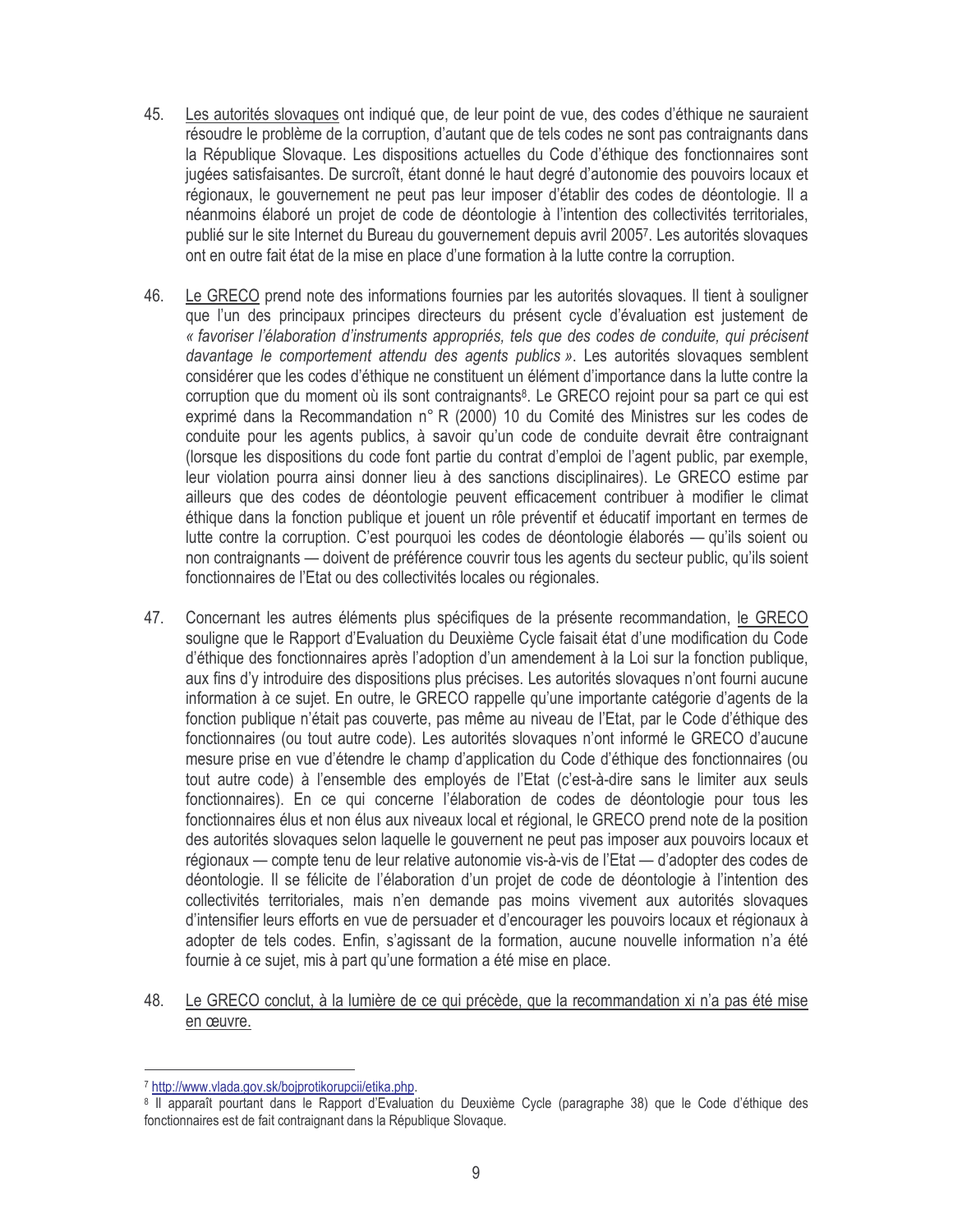# Recommandation xii.

- 49. Le GRECO avait recommandé d'examiner la possibilité d'introduire le principe de rotation des agents publics et des fonctionnaires travaillant dans les secteurs vulnérables à l'égard de la corruption.
- Les autorités slovaques ont indiqué que cette possibilité avait été étudiée mais que, pour des 50. raisons financières, la rotation générale des agents publics et des fonctionnaires travaillant dans les secteurs vulnérables à la corruption n'avait pas été mise en place. La rotation est néanmoins appliquée dans les cas où l'on soupconne l'existence de contacts injustifiés entre des membres du personnel des douanes ou de la police et des personnes extérieures à leurs services.
- $51.$ Le GRECO prend note des informations fournies par les autorités slovaques et estime que la possibilité d'introduire le principe de rotation semble avoir été suffisamment considérée.
- $52.$ Le GRECO conclut que la recommandation xii a été mise en œuvre de manière satisfaisante.

## **Recommandation xiii.**

- Le GRECO avait recommandé d'établir un système permettant au Tribunal des enregistrements 53. et à d'autres autorités compétentes d'être informés de toute radiation d'une activité commerciale prononcée par une cour pénale à l'encontre d'un responsable de société, et leur permettre de mettre en œuvre la radiation de manière effective.
- 54. Les autorités slovaques ont indiqué que cette recommandation n'a pas été mise en œuvre pour des raisons financières. Cependant, au titre du nouvel article 348, paragraphe premier, sous d qui a été introduit dans le Code pénal (300/2005), le non-respect d'une décision judiciaire constitue une infraction pénale passible d'une peine de deux ans d'emprisonnement. Cette procédure est jugée suffisante pour l'heure.
- 55. Le GRECO prend note des informations fournies par les autorités slovaques concernant la nouvelle disposition applicable en cas de non-respect d'une décision judiciaire. Il relève toutefois qu'il manque toujours un mécanisme permettant de mettre en œuvre la radiation d'une activité commerciale. En outre, le GRECO considère que la mise en place d'un système permettant d'informer le Tribunal des enregistrements de l'imposition de toute sanction d'interdiction ne sera pas nécessairement onéreuse.
- Le GRECO conclut que la recommandation xiii n'a pas été mise en œuvre.  $56.$

### **Recommandation xiv.**

- Le GRECO avait recommandé de garantir la pleine application des lois pénales existantes (telles 57. que l'article 125 du Code pénal) en cas de fausses déclarations dans des documents comptables et des registres des sociétés. Une méthode et des directives sur la façon d'identifier la corruption devraient être mises au point pour guider les comptables et les inspecteurs des impôts dans le dépistage des pots-de-vin déquisés. Une formation anti-corruption spécifique devrait leur être fournie.
- Les autorités slovaques ont fait état de l'incorporation dans le nouveau Code pénal de 58. dispositions concernant la « protection de l'économie de marché », notamment l'article 259, relatif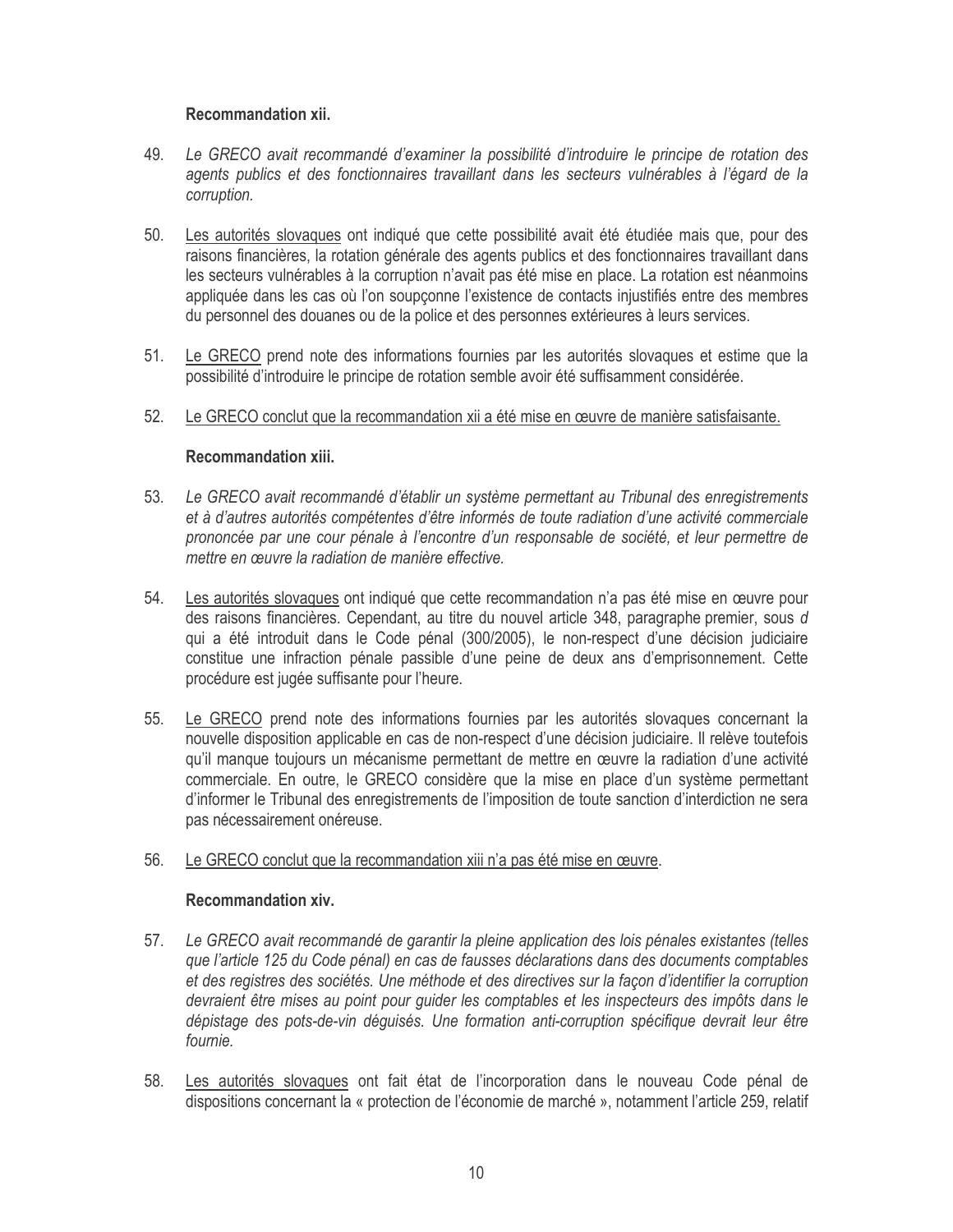à la falsification des éléments de preuve économiques et commerciaux. Ces dispositions replacent l'ancien article 125 du Code pénal qui interdisait « l'utilisation de données erronées ou falsifiées ». Pour garantir leur pleine application, une formation a été fournie aux juges, aux procureurs et à la police sur la façon de les mettre en œuvre. Les séminaires de formation internes qui ont été organisés comportaient notamment une formation à la détection de la corruption cachée. Cependant, aucune méthode uniforme n'a encore été élaborée.

- 59. Le GRECO prend note des informations fournies par les autorités slovaques. Il note les modifications apportées au Code pénal et se félicite de ce qu'une formation soit dispensée aux juges, aux procureurs et à la police sur l'application de ces dispositions. Bien qu'il soit difficile d'évaluer si ces mesures ont garanti la pleine utilisation des lois pénales existantes, le GRECO pense que cela aura contribué à faciliter l'application des dispositions légales dans la pratique. Aucune information n'a cependant été fournie faisant état d'une formation spécifique pour les comptables et les inspecteurs des impôts, et il n'a pas non plus été procédé à l'élaboration d'une méthode ou de directives.
- 60. Le GRECO conclut que la recommandation xiv a été partiellement mise en œuvre.

## Recommandation xv.

- 61. Le GRECO avait recommandé que les dispositions relatives aux amendes à caractère administratif établies par la Loi 431/2002 sur la comptabilité, soient pleinement appliquées conformément à la loi, dans la mesure où ces sanctions peuvent être efficaces, proportionnées et dissuasives face au comportement corrompu des personnes morales.
- 62. Les autorités slovaques ont indiqué que les dispositions de la Loi n° 431/2002 étaient pleinement appliquées. La loi a été modifiée ultérieurement et est entrée en viqueur en janvier 2005 (à l'exception de la section 27, qui est entrée en vigueur au 1<sup>er</sup> janvier 2006) ; elle donne aux autorités fiscales le pouvoir d'infliger une amende pour tout manquement à la loi. Depuis l'entrée en vigueur de la loi modifiée, les autorités fiscales ont imposé des amendes dans des milliers de cas. Afin que ces sanctions soient efficaces, proportionnées et dissuasives, l'administration fiscale décide du montant de l'amende en prenant en compte « la gravité, la méthode et la durée » de la pratique illicite, les « conséquences et les circonstances » des infractions, ainsi que « tout enrichissement sans cause ».
- 63. Le GRECO prend note des informations ci-dessus. Bien qu'il soit difficile d'évaluer en détail si les dispositions de la Loi sur la comptabilité sont pleinement appliquées, les renseignements fournis portent à croire que la recommandation xv a été traitée de façon satisfaisante.
- 64. Le GRECO conclut que la recommandation xv a été traitée de façon satisfaisante.

# Recommandation xvi.

- 65. Le GRECO avait recommandé d'adopter la loi établissant la responsabilité pénale des personnes morales, en accord avec les articles 18 et 19 de la Convention pénale sur la corruption et fournir une formation sur la nouvelle loi en vue de promouvoir son utilisation effective.
- 66. Les autorités slovaques ont indiqué que lors du processus de rédaction du nouveau Code pénal au début 2005, le gouvernement avait introduit des dispositions relatives à la responsabilité pénale des personnes morales. Ces dispositions ont cependant été supprimées dans le projet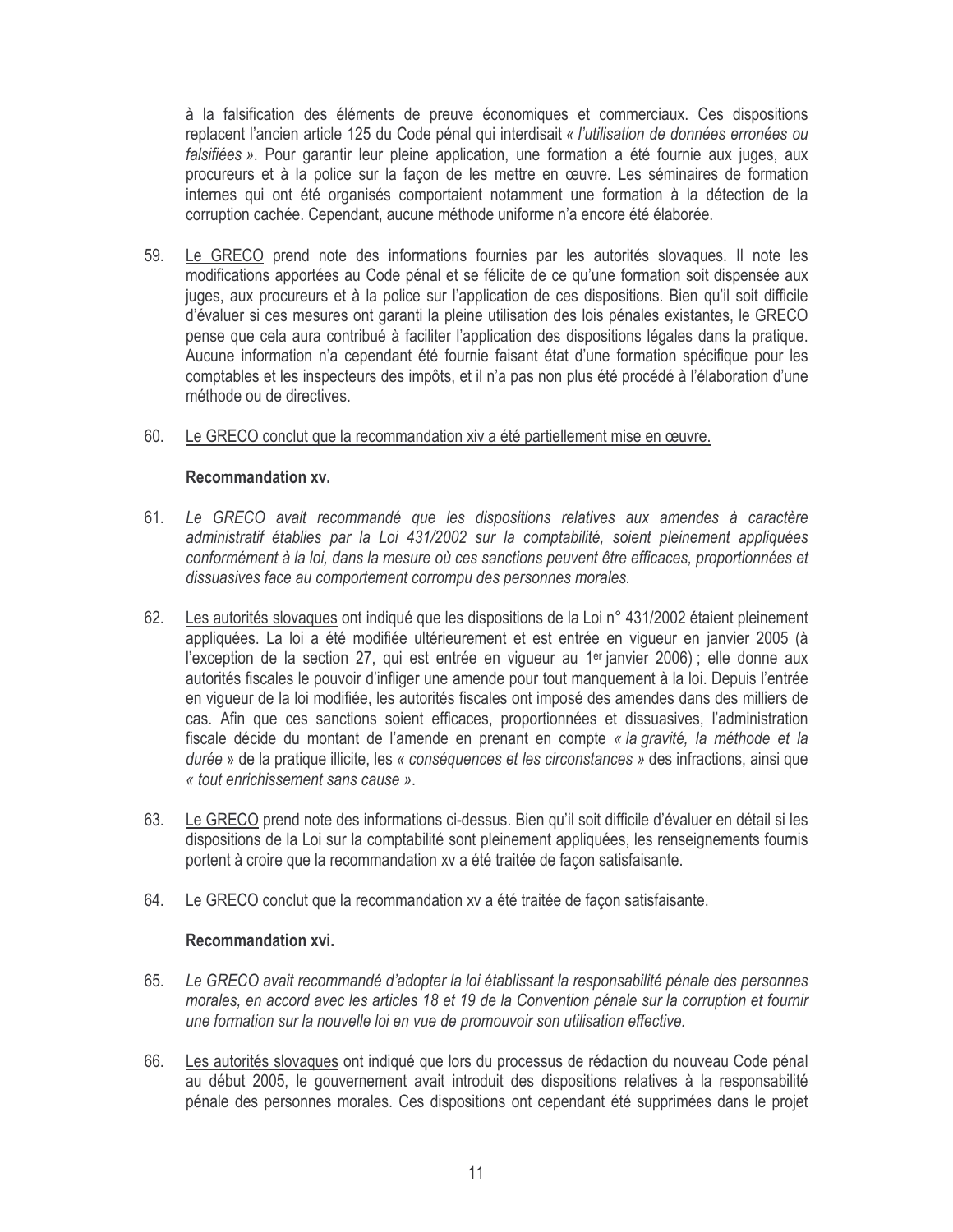révisé de Code pénal adopté en mai 2005 par le Parlement. En mars 2006, le gouvernement a approuvé un projet de loi distinct établissant la responsabilité pénale des personnels morales, mais il n'est pas certain qu'il soit accepté par le Parlement. Une formation sur la nouvelle loi ne pourra bien sûr être assurée que lorsque celle-ci aura été adoptée.

67. Le GRECO prend note des informations fournies par les autorités slovagues sur les tentatives qui ont été faites en vue d'établir la responsabilité pénale des personnes morales. Pour l'heure, la législation slovaque ne prévoit semble-t-il la responsabilité administrative des personnes morales que pour des actes de « concurrence délovale » (ce qui englobe la corruption, mais pas le blanchiment d'argent ou le trafic d'influence), et ne prévoit leur responsabilité civile que pour les dommages découlant d'une infraction à la loi. De plus, il apparaît que les personnes morales ne sont passibles d'aucune sanction pour corruption, blanchiment d'argent ou trafic d'influence, si ce n'est le versement d'une compensation pour les dommages ou la perte de profits induits par ces infractions. En conséquence, le GRECO ne saurait conclure, au moment présent, que les dispositions des articles 18 et 19 de la Convention pénale sur la corruption (ETS 173) sont respectées.

#### 68. GRECO conclut que la recommandation xvi a été partiellement mise en œuvre.

## **Recommandation xvii.**

- Le GRECO avait recommandé d'entreprendre un programme complet et régulier de formations 69. professionnelles spécialisées pour les juges, les procureurs et la police sur l'utilisation effective et appropriée des lois pénales et administratives concernant le blanchiment d'argent, les infractions de type comptable et l'utilisation de personnes morales pour abriter des activités de corruption.
- 70. Les autorités slovaques ont indiqué qu'avant l'entrée en vigueur du nouveau Code pénal (Loi n° 300/2005) et du nouveau Code de procédure pénale (Loi n° 301/2005) en janvier 2006, les juges, les procureurs et la police avaient été formés aux aspects du droit pénal procédural et matériel liés à la nouvelle législation. Le ministère de la Justice a en outre organisé plusieurs séminaires portant sur la coopération judiciaire en matière pénale et sur l'application du droit européen.
- $71.$ Le GRECO prend note des informations fournies par les autorités slovaques. Il relève cependant que les séminaires mentionnés par les autorités slovaques ne concernent pas les aspects cités dans la recommandation. Une formation complète semble certes avoir été mise en place concernant l'application du nouveau Code pénal et du nouveau Code de procédure pénale, mais le GRECO n'a pas été en mesure d'évaluer si elle englobait l'ensemble des questions citées dans la recommandation, ni si ladite formation constituait une initiative ponctuelle ou si elle s'inscrivait dans la durée.
- $72.$ GRECO conclut que la recommandation xvii a été partiellement mise en œuvre.

#### Ш. **CONCLUSIONS**

73. A la lumière de ce qui précède, le GRECO conclut qu'un peu moins de la moitié des recommandations du Rapport d'Evaluation du Deuxième Cycle ont été mises en œuvre ou traitées de manière satisfaisante. Les recommandations viii et xii ont été mises en œuvre de manière satisfaisante et les recommandations ii, iii, iv, v, ix et xv ont été traitées de façon